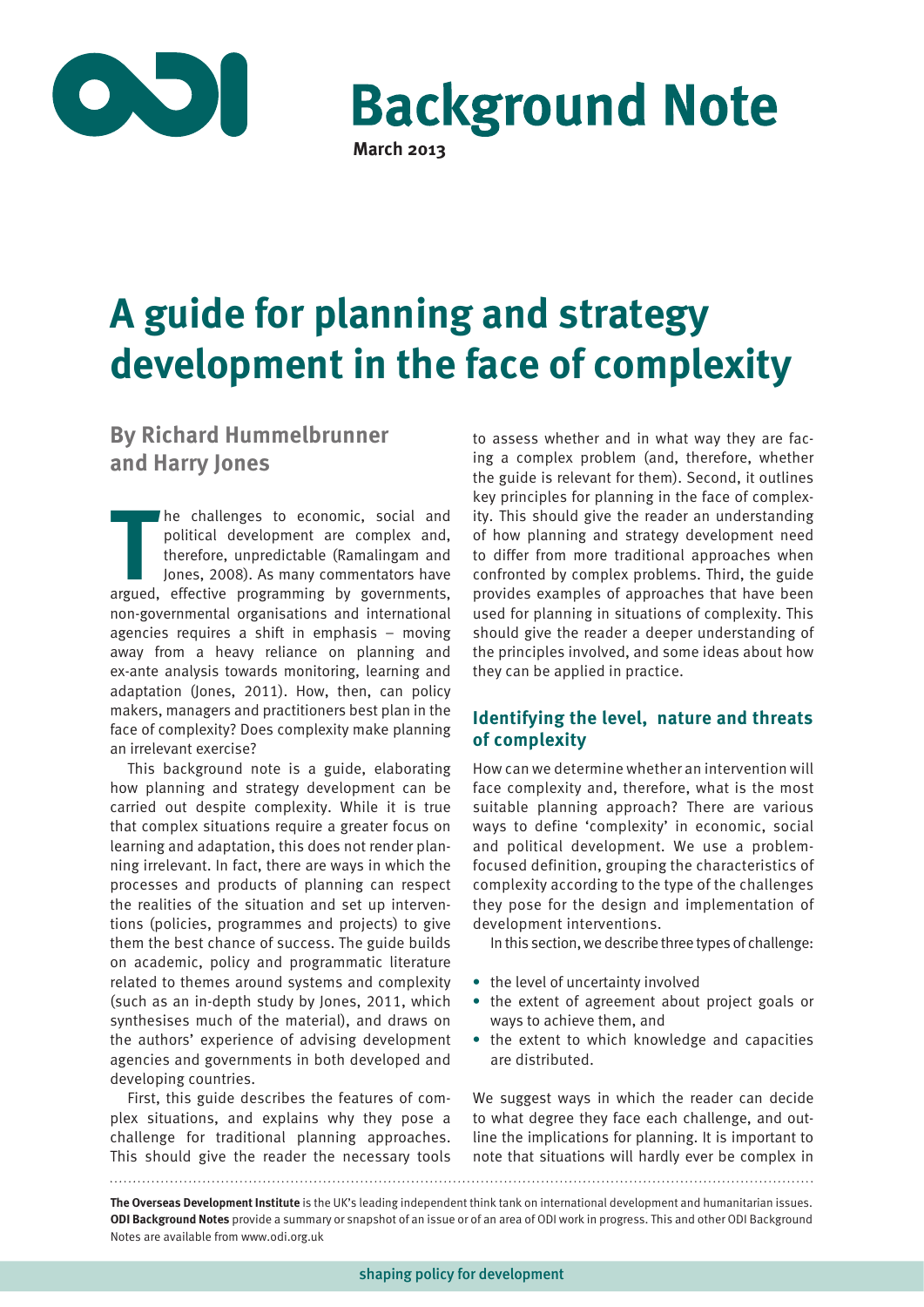their entirety, with all three issues being clear-cut. In reality, there will be a mix of situations and the challenge is to focus on the respective combination and importance of the three challenges. There are other ways to categorise the degree of a situation's complexity that do not define complexity according to the specific parameters mentioned above, but these three dimensions mark out common dimensions and issues covered by other definitions (see box 1 for a comparison of this categorisation with other popular definitions).

## **Task 1: Assess the level of uncertainty**

First, we must decide **whether there is clear advance knowledge on how to achieve the desired outcomes in the given context** or not. For example, if the goal is to build another school or road, the ingredients and methods required are already well-known, and we can rely on standards and best practices. It is worthwhile, therefore, to elaborate a detailed plan from the very beginning in order to reach the outcome. For other interventions, such as improving the situation of human rights or combating poverty, the means to achieve these goals are not well established, and experience and 'good practice' from other contexts may not be appropriate and will need to be 're-learned'. If the best ways to address a problem are not yet well-understood, and if alternative routes are available or innovative solutions should be developed, it can be difficult to make a detailed plan to guide implementation from the outset. But it is possible to have a vision about the future and identify useful activities, important influential factors or intermediary outcomes, as well as making use of existing knowledge to guide the intervention.

Second, we should assess **whether the intervention's success depends on forces or trends about which there is little advance knowledge** and whether it is possible to manage or control all the key ingredients for success. A successful vaccination programme, for example, depends on selecting the most appropriate target demographic, the right type of medicine and managing its delivery and application correctly.

For other interventions, however, key factors are beyond the control of the project/programme/ organisation; many options may be equally plausible in advance and uncertainty prevails. For example, the implementation of strategies to mitigate and adapt to the future impacts of climate change must work with several levels of uncertainty – uncertainty about the physical impacts that is inherent in climate data, but also uncertainty about the likely reaction to changing ecosystems from, for example,

#### **Box 1: Simple-complicated-complex?**

There are a number of approaches to classify complexity. For example, Rogers (2008) and Kurtz and Snowden (2003) each have useful conceptions. However, many definitions rely on similar issues and dimensions. One common way to classify situations is to say that a situation is 'simple' when there is agreement on goals and ways to achieve them, and certainty about the outcome (relying on recipes or 'best practice' as the main ingredient for success). At the other extreme, a 'complex' situation is characterised by high levels of uncertainty and disagreement. For the purposes of this paper, we separate the two parameters of certainty and agreement, as they pose different types of challenge for programming. We also add a third parameter, distributed capacities, which is distinct from certainty and agreement, and outline the challenges for planning posed by each of the three.

farmers or other groups. Even if these uncertainties can be influenced, success relies in part on actions elsewhere. This is particularly true for interventions that require a combination of factors or resources and, therefore, the collaboration of various actors.

#### **Why does uncertainty matter?**

Interventions that face uncertain environments, or problems on which there is not a well-established understanding of cause and effects, can not rely only on traditional tools for planning and strategy development. Some approaches for planning interventions and their corresponding attitudes or behaviour patterns are not well-suited to cope with the challenges outlined above and might even be counter-productive.

Many planning and strategy development approaches **rely heavily on ex-ante analysis and pay little attention to ongoing learning**. 'Front-loading' process and emphasising assessment or decisionmaking before interventions begin assumes that the way to achieve goals can be based on existing knowledge and is sufficiently understood in advance. Indeed, the interest in careful planning and ex-ante assessment often increases with the degree of uncertainty, with planning seen as a means to curb it. This is a paradoxical attitude, as the powers of foresight are very limited under some conditions and much of the knowledge required to inform action will only emerge during implementation.

*This means that plans can quickly become irrelevant*. Extensive efforts at the planning stage can prove to be a false guarantor if parts of an intervention work in ways that differ from initial expectations, or if implementation throws up a series of new challenges. Plans might be 'left on the shelf', providing little help to those implementing the interven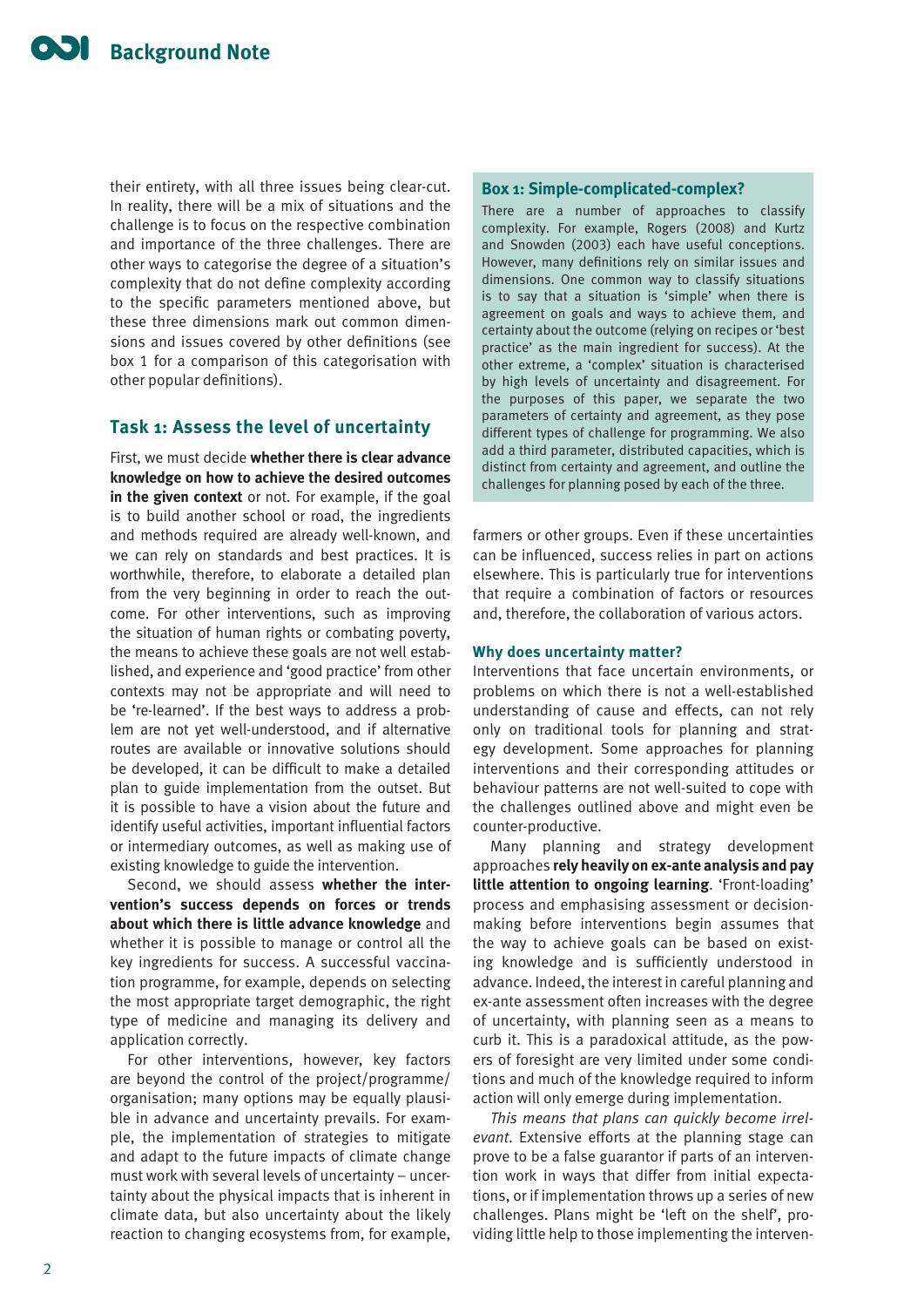tion and are perhaps only revisited when it is time to fulfil reporting requirements.

Some approaches **demand detailed planning from the outset and try to fix as much as possible during the planning process**. Implementation is assumed to follow these initial plans rigidly and monitoring is used to control compliance with planned activities or outputs. However, a clearer picture of how intervention modalities will work is only possible once they have been tried in the specific context, and sometimes the correct path can only be chosen in the aftermath of major unforeseen developments or events.

*This means that an intervention misses key opportunities*, ignores lessons emerging from the ground or becomes irrelevant altogether. Inhibiting learning can degrade performance, deter individuals from trying alternative methods and stifle creativity or flexibility in implementation.

*It also means that interventions can be hampered by perverse incentives and behaviour* when there is a discrepancy between forced implementation and the realities faced by concerned actors who want to be adaptive. This can include a pretence that implementation is going according to plan, a dissonance between what actors actually do and what they report, and the need to spend as much time managing a system of representation and interpretation of information as managing the projects themselves.

## **Task 2: Assess the level of agreement**

Next we need to assess **the extent to which there is agreement or divergence about the problem, about what to do (goals as well as the strategy to reach them) – or about both**. When it comes to multi-dimensional issues faced in development, in particular, there can be different plausible interpretations of a situation and its causes, as well as what constitutes success or progress, what are appropriate performance targets and how to go about achieving them. Different actors may have their own motives, values or interests and do not necessarily share the same views on a joint undertaking, and there can be barriers to the development of a joint understanding when the various perspectives overlap or even conflict.

Second, we must assess whether **our goals or understanding of an issue** *may change over time*, as we learn from implementation and experience gained elsewhere – or have to adapt to changes in context conditions. Are such revisions limited to activities or outputs (deliverables), or do they extend to intermediary outcomes (e.g. when they are considered inappropriate or have negative effects that could not have been foreseen) or even top-level

goals? Especially where top-line project goals are not realistically achievable within the prescribed timeframe, programmes must target intermediate changes on the path to a longer term goal. However we may find along the way that this intermediate outcome is not feasible or appropriate for achieving the intended long-term improvement – or that the negative side-effects of working on one element of a complex whole are not foreseeable in advance.

For example, while the aim of building a healthy population has intermediate outcomes that represent unambiguous progress towards the greater goal, an aim such as promoting domestic accountability requires a number of intermediate outcomes that may or may not lead to better accountability. For example, building the capacity of civil society to make demands on government has, in some contexts, led to less accountability where it has resulted in state 'crack downs' on dissent, or led to civil society organisations being less responsive to grassroots concerns.

It is important to bear in mind that the source of complexity can be in the situation or in the way the intervention is structured and implemented. There may, for example, be agreement about a problem and what to do about it, as well as considerable certainty that this will solve the problem. But this situation will only remain simple if there is similar agreement within the organisational set-up for implementation. A situation might be simple, but the reality of implementation will be complex if partners cannot commit themselves to tackling this problem, cannot agree on what to do and how, and are uncertain that this will achieve the desired results. In other words, the degree of complexity at play in a given situation has an objective (degree of uncertainty about causal relations) and a subjective dimension (degree of agreement about the challenge and what to do about it).

#### **Why does divergence matter?**

Many planning tools attempt to simplify the aims of an intervention in terms of a single 'bottom line', or a simple set of indicators and targets that are presumed to provide objective guidance on the progress and success of the initiative. The idea is that setting specific, challenging targets against which implementation can be measured unambiguously will be the best way to lead and motivate action. Also, by focusing on negotiations with partners and interest groups before action, there is an assumption that objectives can be clarified, and an optimum trade-off can be selected.

In the face of complexity, planning processes structured in this way *create a culture of reduced collaboration and relationship building*, as well as inhibiting learning and acting as a deterrent to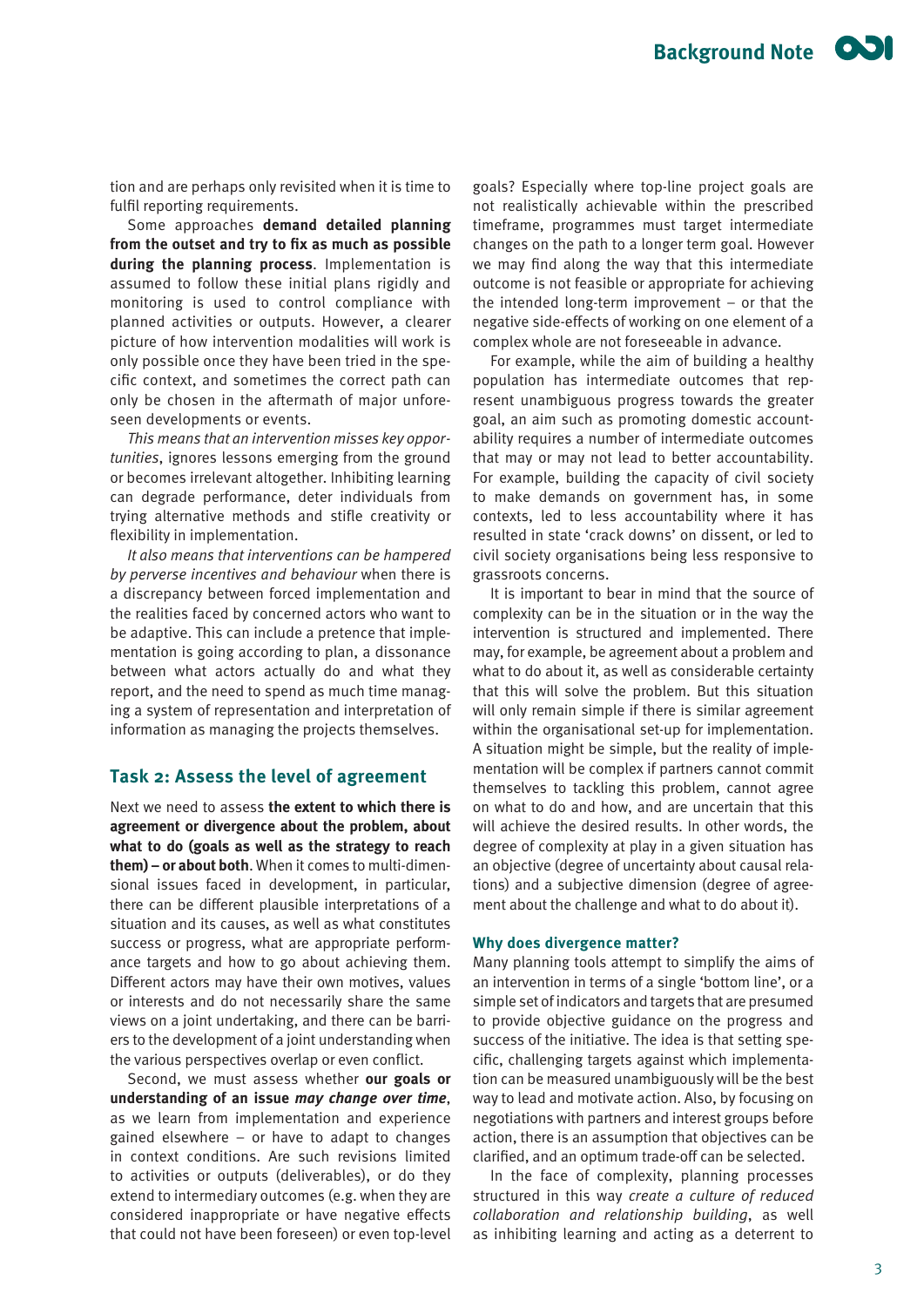creativity and flexibility. Power differentials between actors can lead to imposition. As a result, key processes of collaboration to shape intervention values and set goals are not carried out sufficiently before an intervention begins. There is then no space left for the joint interpretation of information on progress throughout the life of the intervention. Again, this is liable to reduce any sense of ownership of the intervention by project teams as well as partners.

## **Task 3: Assess the distribution of knowledge and capacities**

Finally, we need to **assess whether the capacities to tackle an issue are distributed across a range of interacting players** and whether the success of our project/programme depends to a greater or lesser extent on the actions of others. Some international development interventions often involve a range of actions implemented by a network of partners who possess or control the relevant skills and resources. For example, the management of natural resources and the maintenance of common assets such as fisheries, forests or freshwater drainage require action at a number of different levels from communities through local government to national policy and international agreements, and the outcomes at many of these levels are influenced by a range of loosely-connected stakeholders. In many contexts, actions that disregard the agency of any one level have proven ineffective. For example, fish stocks have often become severely depleted when local communities have lost their rights to fish in local waters (Ostrom, 1990).

No single action or actor can achieve the intended change alone – that requires ongoing negotiation, collaboration, or confrontation with a variety of actors. Success in aiming to promote policy change is a prime example, relying as it does on forming coalitions and interacting with broad networks of actors. Planning and the corresponding decisionmaking during implementation should take into account the relevant knowledge, where it can be found, and how it should be connected to the intervention for effective action.

### **Why do distributed capacities matter?**

Some planning tools are not entirely well-suited to situations that are characterised by distributed capacities and knowledge. Top down planning approaches **assume that a single intervention or organisation has the capacity to tackle an issue alone, or that planning can be done in isolation from others** working on an issue. The idea is that leadership operates best through a 'command

and control' style most appropriate for hierarchical organisations, with the perspectives of partners and implementers having little impact during the planning stage, particularly in determining the goals or the strategy to achieve them.

*This often leads plans to disempower actors at lower geographic or organisational scales*. Where interventions attempt to work in these contexts by passing on detailed orders to others (e.g. implementing partners) who are seen merely as executive agents, this can often constrain their work or force them to work to corporate targets at the expense of the potentially greater impact gained by working in collaboration with others.

## **Tailoring approaches to complex situations: Core principles**

The Planning, Monitoring and Evaluation tools used most widely in international development (Logical Framework, Project Cycle Management) often display a combination of the assumptions discussed above that make them less appropriate for complex situations, especially when they are used in a mechanistic manner. Therefore, if we have found that our project, programme or policy is facing a complex problem according to the criteria set out above, there may well be a need to approach planning processes differently.

Planning does not become obsolete in the face of complexity, but it does require different approaches and formats. The key function of plans is not to elaborate details of a situation expected in the future, but to provide a basis and guide for decisionmaking throughout the course of the intervention. Plans should not, therefore, lay tracks towards a desired future that must be rigidly followed. They should, instead, be sufficiently adaptive to incorporate new developments, challenges and opportunities. The task for a team responsible for planning is to provide the necessary guidance and leadership, communicating a vision of change around which responses can emerge.

In general terms, planning should be participatory, involving the key partners of the respective cooperation system and taking into account the main perspectives from which the intervention can be framed. It should be based on an initial analysis of the main influencing factors and contextual conditions. But a large part of the information needed for implementation is generated along the way, making it essential that plans are more adaptive to unfolding realities.

The following three principles form the basis of planning approaches that are more appropriate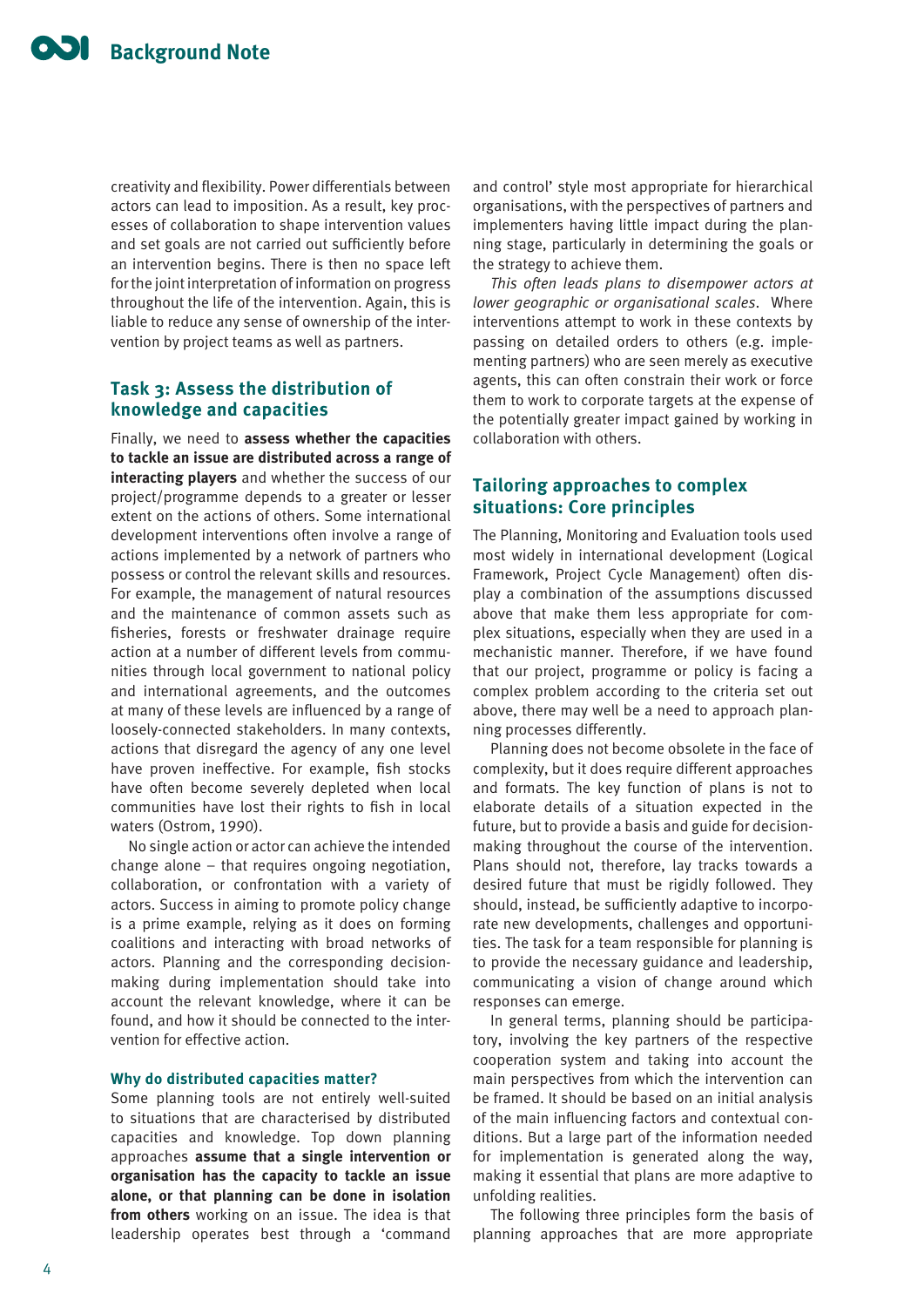when the three planning challenges outlined above indicate situations of increased complexity:

- **•** move from static to dynamic planning
- **•** move from prescriptive to flexible planning modes, and
- **•** move from comprehensive to diversified planning.

The relevance of these principles can be seen in connection with any or all of **the three planning challenges**.

- **•** Interventions facing **high uncertainty** are likely to find all three sets of principles useful, but particularly flexible planning modes. Experiments and short feedback cycles might be an appropriate way forward where there is agreement about the problem, what to do and how, but uncertainty about the success of an intervention. Planning should then be rather focused, with short time horizons.
- **•** Interventions facing **divergence** are likely to find dynamic planning approaches useful. A focus on what is actually unfolding and testing initial assumptions in an open learning attitude can help to clarify divergent opinions. But reducing disagreement about what to do may mean looking more intensely for expert knowledge or relevant experience gained elsewhere.
- **•** Interventions facing **distributed capacities** can probably make good use of diversified planning approaches. Ownership and responsibility can be strengthened by distributing planning tasks throughout a cooperation system, if the planning domain matches the boundaries for accountability. Where there is disagreement among partners (or uncertainties about what to do) testing a range of options, carrying out experiments in a variety of settings and reflecting openly about the experience gained might be an appropriate way forward.

## **Move from static to dynamic planning**

Insights from adaptive management about how change happens tell us that many of the tasks associated with planning become ongoing and iterative, as understanding of what might make an effective intervention is necessarily incomplete.

**Plans should be regarded as hypotheses about programme effects and future developments**, not as blueprints. They should help those formulating and implementing policy to improve and develop their understanding of how the world works through ongoing cycles of evaluation, assessment and adjustment of change models and activities.

**An idea of how change will happen (a 'theory of change') and a vision of the intended final outcome are both crucial for initial planning**. But, given the inherent uncertainties, these plans should not only provide answers to problems, but also express assumptions and pose key questions. They should be made explicit and their relevance assessed so that they can be explored later on through monitoring or research.

For effective programming in complex situations, **setting learning objectives may be as important as performance objectives, and interventions should be designed to actively test hypotheses**. Plans need to be clear on how elements of the intervention will test and confirm, disconfirm, or refine key hypotheses; for example Snowden advocates plans to include 'safe-fail experiments' (2010): small interventions designed to test ideas for dealing with a problem where it is acceptable for these interventions to fail.

The usefulness of these hypotheses needs to be reviewed regularly in the light of experience and/or changes in context. This requires an 'iterative' planning model, which foresees the revision and adaptation of plans through successive implementation cycles or learning loops. Many PME methods used in international aid already incorporate the principle of iterative planning and use of monitoring and evaluation (M&E), but there are serious shortcomings in practice. Several pre-conditions must be met for iterative planning to become effective.

- **• Appropriate timing**: reviews should feed into the next planning cycle. M&E activities should be aligned with delivery milestones and decisionmaking periods – and be flexible enough for revisions beyond this time-frame if need be.
- **• Streamlined requirements**: rules and (decisionmaking) procedures should facilitate the adaptation of plans in the light of review findings. The type and volume of information has to be limited, and should be adapted to the handling capacity of involved actors.
- **• Simple formats**: plans should be light and imaginative, as they are primarily communication tools between involved actors. The formats should allow rapid up-dating, visualise complex situations and suit a broad, heterogeneous range of actors.

# **Move from prescriptive to flexible planning modes**

It may be appropriate to **use forms of planning that do not specify a single route but identify options and cater for different possible outcomes**. Plans or strategies that prescribe one single and detailed path to be followed demand considerable effort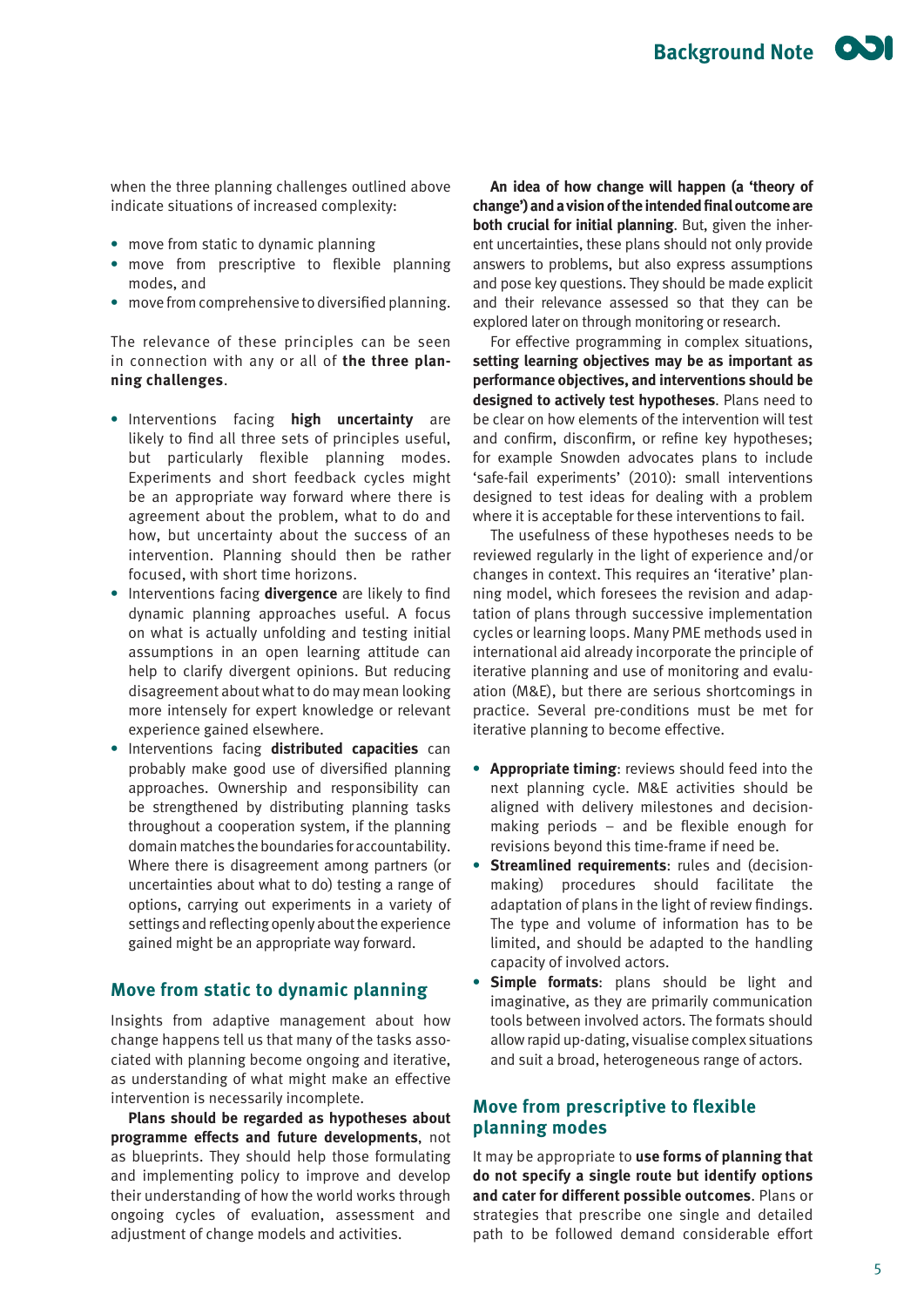and are difficult to elaborate with many (and heterogeneous) partners. In addition, they are not useful if contexts are likely to change or if the influence of external players and factors is overwhelming (e.g. in the case of smaller projects). And they are inappropriate if the desired results in the future are not yet known (as is the case in many social change processes) or if several routes could be taken to reach these results.

One way to resolve this is to **formulate clear principles for action (using 'if, then' statements), which guide implementation and provide a benchmark for future performance**. In this way, decision-makers can be clear about the principles ('simple rules') for future decision-making, while having a positive effect on cognitive efforts and encouraging adaptive responses. In practice, this could mean holding units accountable for precise functional descriptions, with 'role clarity and task ambiguity' achieved by defining roles sharply while giving teams latitude on the approach to follow. Alternatively, implementing partners could receive funding on the basis of, and evaluated against, key principles or missions.

Another option is **an 'evolutionary' approach, whereby a plan is not seen as single 'big bet' but rather as a portfolio of experiments**, by setting an over-riding goal and then pursuing a diverse sets of plans simultaneously, each of which has the potential to evolve. We could also adopt a 'breadth first' approach with 'trial and error' as the central aim of the initial stage of implementation, to encourage parallel testing of a variety of small-scale interventions

Another approach sees **plans and strategies as elaborated only partially up-front and 'grown' gradually, pivoting around elements of a desired future or promising leverage points for change**. This consists of a sequence of intermediary outcomes linked by causal relationships, within which potential pathways to change can be found. This ensures flexibility and helps to keep plans and strategies operational even if the final objectives are unclear. This is advantageous when dealing with many actors or situations at once, because several alternatives can be pursued while keeping a focus on joint objectives.

As a consequence, the actual strategy pursued is a mixture of pre-defined intentions and new orientations that emerge gradually as new facts or learning are revealed during implementation. It is important, therefore, to be conscious about what should be planned at the beginning – and what can be left open. Even though the final route remains open, such plans can provide sufficient orientation along the way, allowing actors to understand the developments that take place during implementation and to reflect on the potential consequences of their own actions.

# **Move from comprehensive to diversified planning**

Comprehensive planning leads to voluminous conglomerates of information, which can be very demanding in terms of time and resources as well as difficult to revise. But planning cannot encompass everything and should be selective about purpose and content. And if initial plans should be light and serve primarily as communication tools, they cannot simultaneously respond to all of the different needs of the various actors involved.

First and foremost, a distinction should be made between two planning categories.

- **• Strategic planning**: this deals with the middle or long-term and usually encompasses the whole organisation or intervention. It is based on normative statements about the desired future (the mission or vision), specifies the means to reach it and aims to balance competing demands of the present and the future.
- **• Operational planning**: this deals with shortterm issues and might only encompass units responsible for the creation of specific valueadded (e.g. deliverables). It is based on provisions made through strategic planning, specifies timing and resource allocation, and aims to ensure coordination and synergies.

In situations where multiple actors located at various levels are expected to collaborate, this distinction can also help to divide planning tasks. **In a multilevel planning structure each level should carry out its own operational planning and, at the same time, provide a strategic frame for the level beneath**. A clear separation of responsibilities is crucial to make 'embedded' plans work: higher levels limit themselves to specifying the framework conditions, but refrain from interfering in micro-management, leaving the details to the lower levels.

There are different approaches to **what aspects the higher levels need to fix for the lower levels**. It may be, for example, that the higher levels focus on framing an issue and expounding a view on its causes and effects, or it may be that high level planning would best focus on setting boundaries and permissions or minimum standards. But, if done correctly, working with such a 'hierarchy of plans' stimulates the self-organisation capacities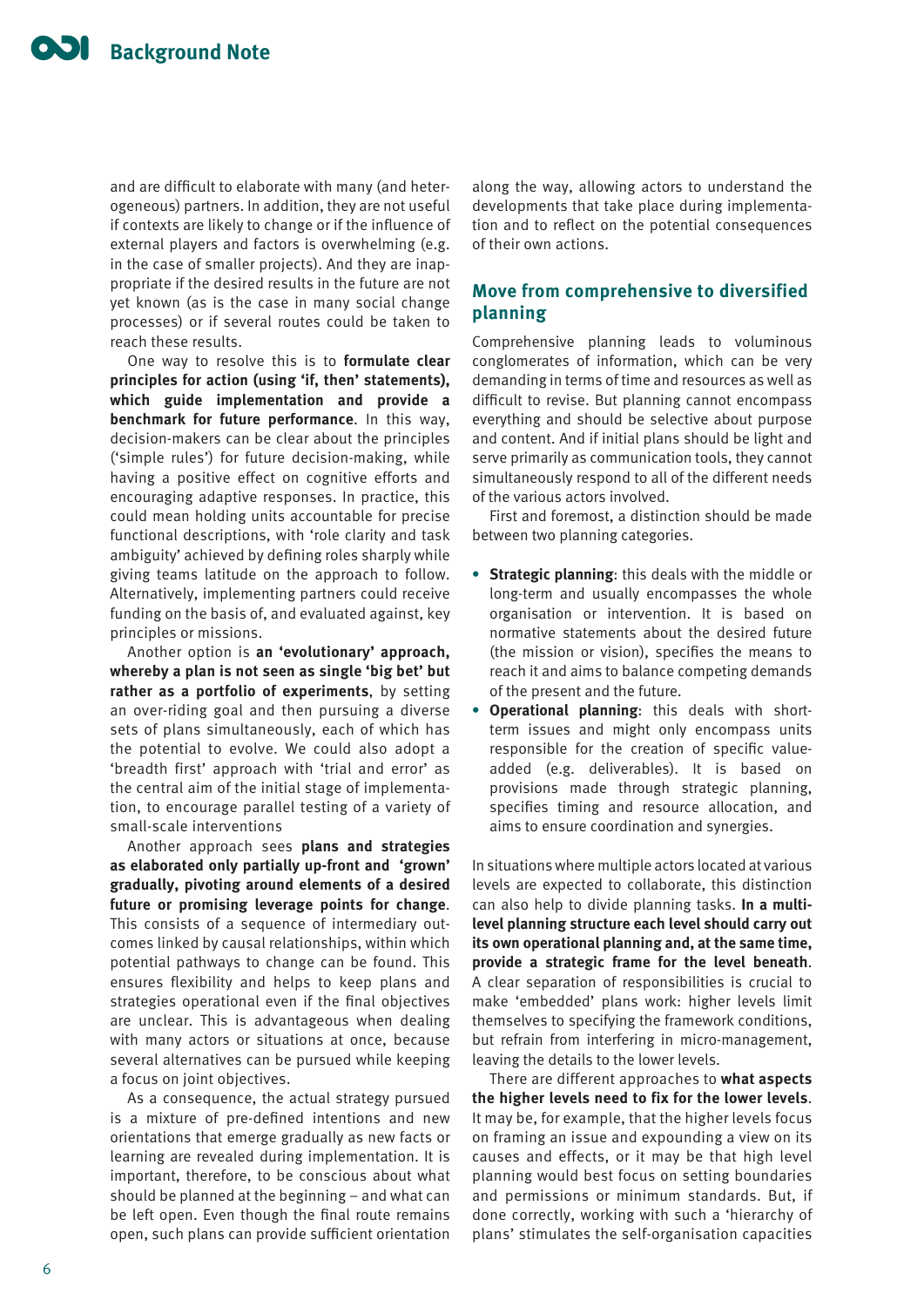of each level and improves ownership for development activities. It should also lead to more effective and timely adaptation of plans, with responsibility transferred to those best placed to identify the challenges and opportunities that can be associated with changes in circumstance. Promoting buy-in and ownership throughout the implementation chain or network is of central importance here, as is striking a balance between direction and self-organisation.

Last but not least, it is recommended that **formats should be diversified** to make them more userfriendly and appropriate for different target groups. Visual formats, such as logic models, are at the core as they can be updated periodically without great effort and serve as communication tools between the various actors or planning hierarchies. If the programme theory contains complicated and/or complex aspects, the form of representation should allow their capture (e.g. interrelations between multiple components or causal strands, and intended linkages with other interventions or with important contextual factors).

These graphic representations are then specified for different audiences, in line with their respective information needs. For example, an administrative document for the contractual partners can specify the requirements to be met by them (e.g. achievement of milestones, fulfilment of donor requirements, data to be supplied). A guidance document for the actors involved in implementation can explain the strategy and the operations envisaged. Key messages will often have to be conveyed to political decision-makers or the public at large, and while this might not require a 'document', it should be part of the communication strategy that should accompany any programme.

## **Appropriate approaches**

This section outlines specific methods that have been used for planning in the face of complexity. Most of these approaches were developed originally in corporate business, where the shortcomings of static and deterministic planning were first noted, but have since spread into public sector strategy and planning. Each is in line with the principles outlined earlier in this paper, but has a specific focus and is tailored for particular circumstances or purposes.

### **Scenario technique**

The scenario technique is the classic and most widespread approach. Scenarios are images of the future that help to prepare for the most probable

path and to avoid the risks arising from possible but undesirable developments. Against these scenarios, informed judgements can be made to produce decisions and policies that are robust under a variety of circumstances. Scenario development can proceed as follows.

- **1**. Define the boundaries of the situation (scenario field) and identify the key factors that will influence success.
- **2**. Describe trends and possible development paths for each key factor.
- **3**. Analyse their plausibility and cluster them to build coherent scenarios that often encompass three alternatives (e.g. best, worst and probable case).
- **4**. Assess the consequences and risks of each and elaborate a strategy that is robust to the plausible scenarios as well as being adaptive to likely opportunities.

Scenario technique is useful for long-term planning in situations where there is significant uncertainty about the future developments for some key variables. It is a reflective (not a predictive) tool that allows the incorporation of multiple perspectives about the future in order to help improve understanding of the dynamics of change, to give clues and signposts about key moments of change and to enable the perception of a wider range of strategic opportunities than might otherwise emerge. Comprehensive scenarios may require substantial time and resources, but there are lighter and highly participatory versions like Future Images or Future Stories.

#### **Conditional planning**

In planning we identify individual actions that seem appropriate to achieve objectives and assemble them to form activity chains. But fitting actions together often requires specific conditions, which tend to be neglected in the planning process, as well as during implementation. Planning alternatives or identifying assumptions for an entire intervention (as required in a logical framework) is either too cumbersome or not specific enough to guide decision-making. Conditional Planning links the assumptions and conditions for implementation directly to the actions of a plan. In this approach every activity (chain) consists of three parts:

- **•** activity (what should be done?)
- **•** outcome (what should the activity achieve or contribute to?)
- **•** conditions (which factors should exist to implement the activity successfully?).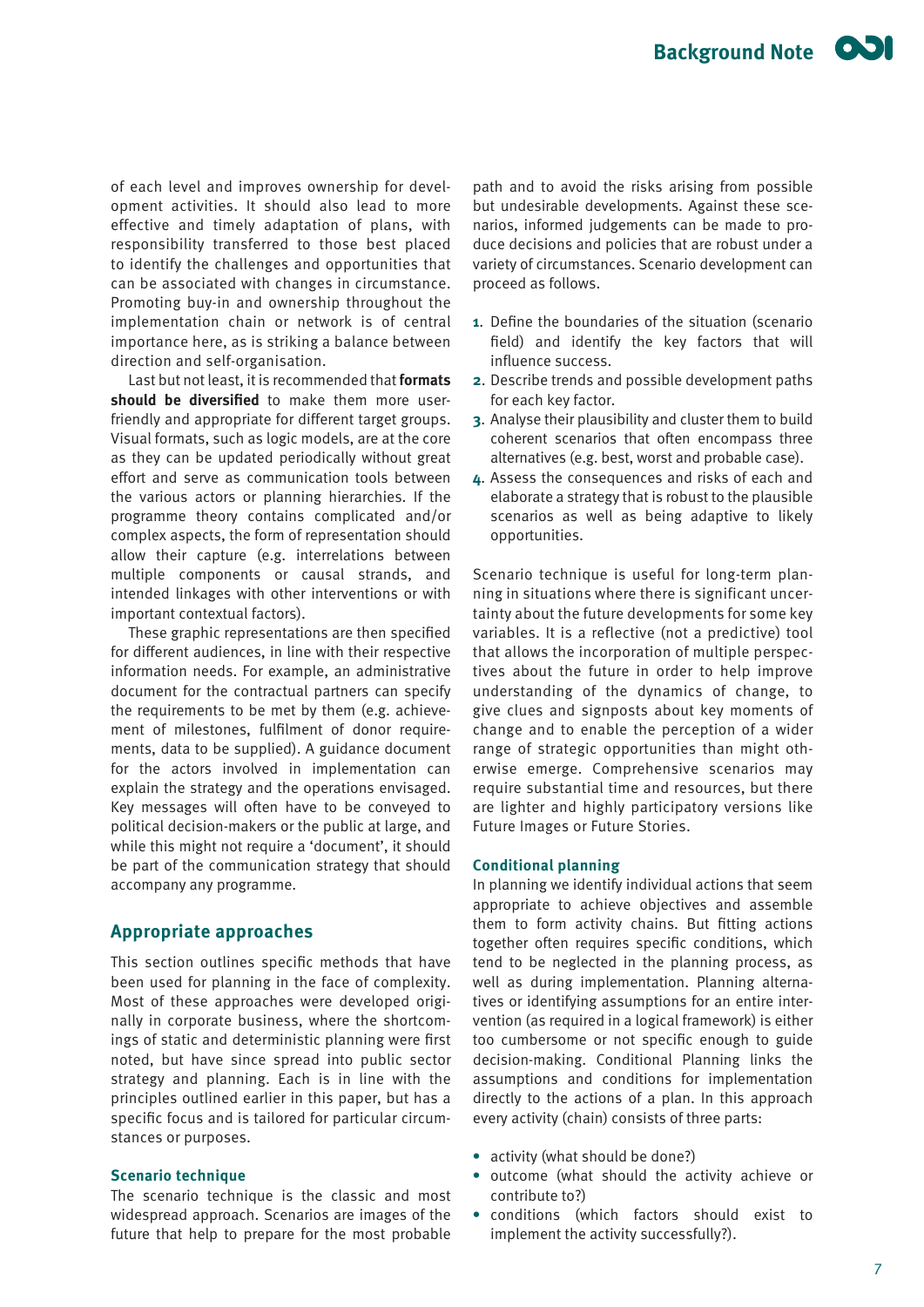Conditions can refer to the outcome of previous activities or contextual factors. They can also express logical connections ('if, then') and, therefore, outline options for future decisions. When these conditions are documented during planning, this information is available in the event of changes or unforeseen situations. This also improves transparency and facilitates the transfer of information to actors who were not involved in the planning stage. In general, it is sufficient to specify the conditions only for a few activities that are particularly sensitive or important (e.g. milestones). By planning in this way it is possible to outline the intended pathway to reach objectives, while specifying crucial conditions and retaining possible options.

Conditional planning is best applied when faced with uncertain or dynamic environments. Detailed plans can be made to achieve objectives, but precautions are taken against their mechanistic implementation. This facilitates the review of plans, supports swift decision-making during implementation and finding alternative routes, if necessary. For example, a regional development programme would first identify some key measures, such as establishing a development agency or setting up a development fund. It would then define for each measure the conditions that should be in place in the context (e.g. political support, co-financing, capable project owners) as well as activities that need to be undertaken beforehand (e.g. awareness raising, information campaigns, training).

### **Milestone planning**

An approach related to both the scenario technique and conditional planning is 'milestone planning', where plans and strategies are elaborated only partially up-front and develop gradually, pivoting around elements of a desired future. Intermediary targets (milestones) are identified that should lead to the desired final state or objective. These milestones are the focus of attention, because they are closer to the present and easier to identify and monitor. Different options to reach a certain milestone can be kept open, and the actual path is determined as late as possible. As with conditional planning, assumptions (and activities) can be associated with each milestone and, therefore, integrated in the plan, which helps to avoid 'automatic' implementation of plans without regard for circumstance or the actors involved.

Milestone planning ensures flexibility and, similarly to conditional planning, helps programmes to move ahead even if the final objectives are unclear. This openness is particularly advantageous when dealing with several actors or situations at once,

because various alternatives can be pursued while still focussing on joint objectives. This approach uses a sequence of intermediary steps between the present and the future (sometimes labelled a 'theory of change'). However, in multi-actor settings like a cooperation system, it is best to avoid classifying these elements according to pre-defined categories (e.g. outputs, results and impacts) and to use, instead, a more generic label (e.g. outcomes).

Instead of using linear models, e.g. a result chain, it is more appropriate to use an 'outcomes hierarchy' that displays a programme theory as a series of outcomes from beginning to end. This type of representation makes it easier to show how different causal strands are understood to combine (or conflict) in producing the intended outcomes. Activities are not only foreseen at the start (as in a chain), but can be inserted at any stage, integrated in a graph or shown separately (e.g. as a matrix or narrative description). For example, the German Agency for International Cooperation (GIZ) uses such a form of representation in its new impact model.

#### **Assumption-based planning**

Assumption-based planning (ABP) can be applied if a plan already exists, but is largely incomplete because there are many options and uncertainties. It is based on the experience that plans often fail because inadequate attention is paid to their underlying assumptions about, for example, characteristics of the past, present or future. The emphasis, therefore, is on identifying key assumptions and monitoring them over time to protect the plan from assumption failures. Figure 1 (overleaf) illustrates the five steps of ABP.

An assumption is load-bearing if its negation would lead to significant changes in the plan and vulnerable assumptions will be invalid if plausible events occur in the environment. Signposts are mechanisms to monitor the uncertainties associated with assumptions and indicate that their status is changing. It is, in other words, becoming vulnerable. A shaping action is designed to take control of the uncertainty and a hedging action helps to cope with the failure of an assumption by, for example, preserving important options by rethinking the plan (e.g. via scenarios).

ABP is effective for mid- and long-range planning in very uncertain times and environments. It generates relevant scenarios systematically and ties actions ('shaping' or 'hedging') to specific assumptions. Therefore, if the assumption changes, the implications for action are obvious. For example, a long-term programme to mitigate the consequences of climate change could identify as vulnerable all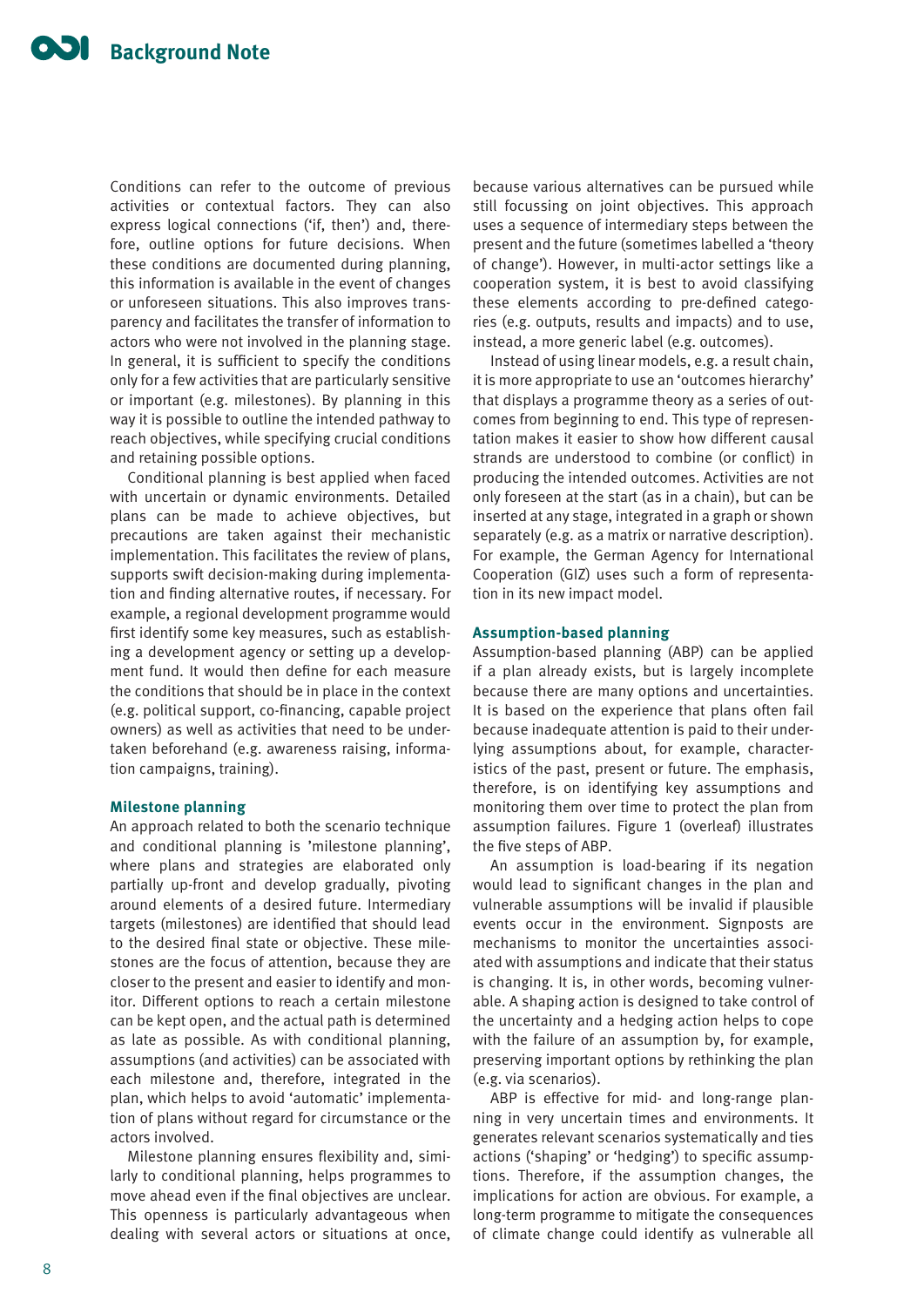

those assumptions that might be affected by a change that might occur within the programme's time horizon (e.g. flood relief would be affected by severe droughts). A signpost, such as less rainfall, would alert actors that an assumption is going wrong. A shaping action could be to investigate the likely impact of this change on floods and a hedging action would be to reallocate resources to water management instead of building dams.

#### **Boundary planning**

The coordination of plans between several partners requires a joint frame of reference, usually consisting of (higher level) objectives. However, there are times when it is neither useful nor possible to define joint objectives – or when they become so vague that they can hardly be operationalised. In this case, boundary planning can be used to provide adequate guidance.

It defines the conditions for successful implementation in negative terms: what needs to be avoided by the partners to achieve objectives (instead of specifying what should be done). This makes it possible to outline the boundaries of (un)desired behaviour or actions, which provides coherence but leaves room for creativity, adaptation and autonomous action.

In order to be effective, the boundary conditions of relevance should consist of a few rules. The specific behaviour or actions will then be decided by the various actors, who apply these rules in a flexible manner within their particular context. Simple rules that are understood by the relevant actors should make it clear when an actor is in or out of bounds. This approach is particularly useful in situations where actors have or need a large degree of autonomy in implementing joint plans. For example, a national programme to combat poverty that takes place in several outlying regions that have little contact with each other would specify situations to be avoided in order to achieve the programme's aim, such as activities that should not to be considered, social groups to be excluded, and political interference. These then serve as guidelines for the disbursement of the programme funds by the largely autonomous partners.

#### **Adaptive strategy development**

In contexts that are changing rapidly and that are unpredictable, success often depends on the ability to detect unanticipated events and make swift use of 'windows of opportunities'. Adaptive strategy development postulates that strategies should not be designed beforehand but should emerge gradually from individual and loosely connected actions. The starting point is the present (not the future), beginning with an assessment of the effectiveness of current activities and strategies, increasing the sensitivity for change and improving synergies. In addition, past experience should be incorporated to retain elements of past success, such as strengths and skills.

With this approach, not much time is invested in planning. On the basis of a clear vision  $-$  a global objective – and some promising leverage points, a series of options is outlined and tested through a variety of actions. Their implementation is observed and the most successful are retained and strengthened. This can include so-called 'safe-fail experiments', small actions designed to test ideas to deal with a problem where it is acceptable for them to fail critically, in the interests of the valuable learning gained from a series of low-risk failures. Rapid feedback not only sheds light on how to address a problem, but also captures the unplanned and detects new facts or changes in the environment. In this manner, strate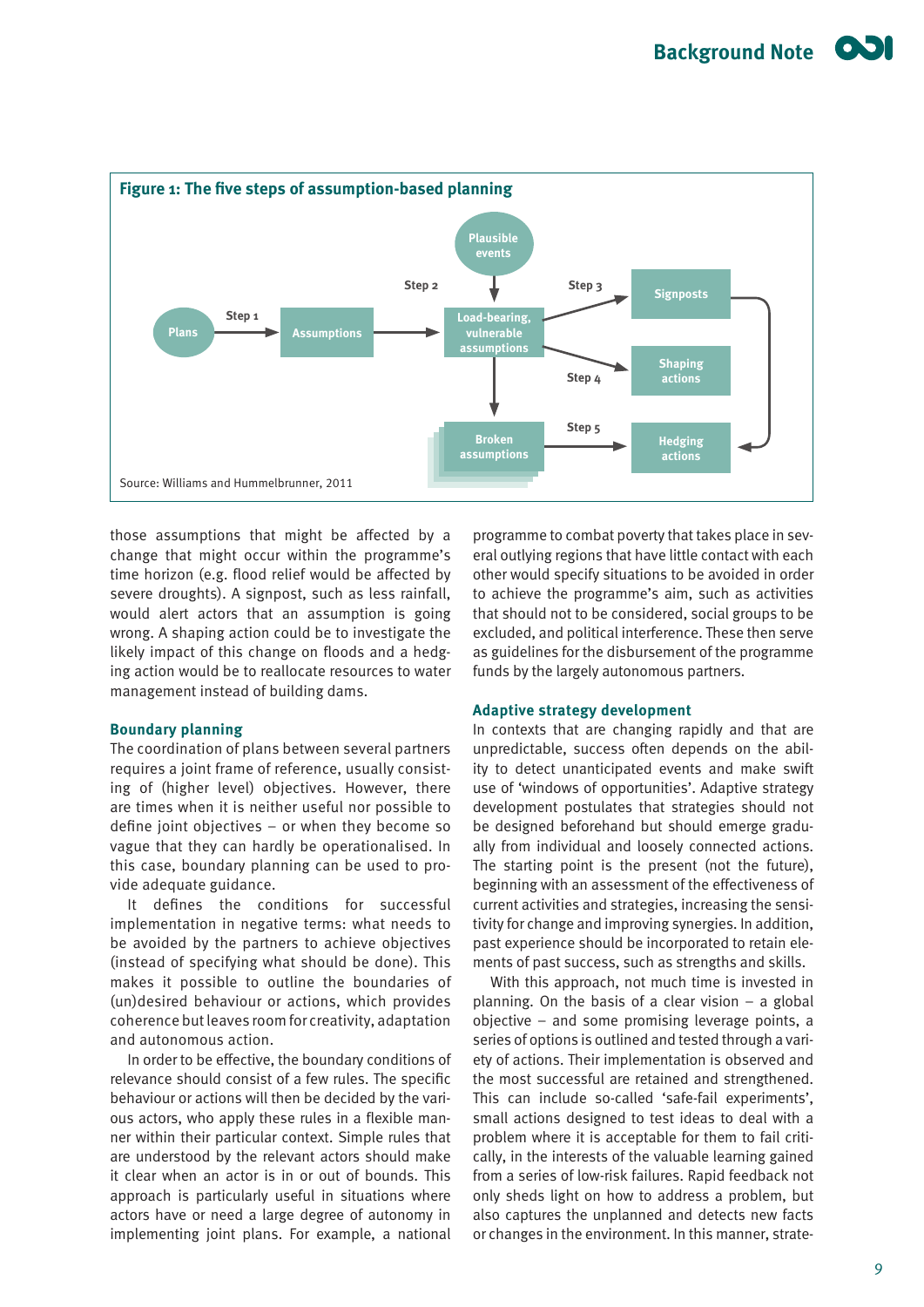gies are grown continually from the change processes initiated simultaneously in several areas.

This form of strategy development is particularly suitable when strategies are uncertain as a result of lack of information or a dynamic environment. Several strategic options can be probed deliberately at the same time and rapid lessons can be learned. The strategic direction unfolds gradually and is in line with the real experience gained as well contextual changes, rather than making large commitments based on insufficient evidence.

#### **Outcome mapping**

Outcome mapping is another approach designed for complex problems (Earl et al., 2001). Anchoring planning in an understanding that development interventions have a limited sphere of influence means focusing planning efforts on behaviour changes among the partners with whom the intervention works directly – the 'boundary partners'. This makes outcome mapping particularly suitable for situations with a higher level of distributed capacities.

Outcome mapping is also designed for situations where change processes involve a high level of uncertainty, providing ways to ensure planning is dynamic and iterative and laying the foundations for continuous learning and flexibility to be built into project management approaches and systems. In addition, the approach rests on ideas similar to our 'diversified planning', with exercises designed to be carried out in participation with boundary partners. These partners help to define key behaviour milestones such as 'outcome challenges' (ideal behaviour changes in a particular stakeholder group) and 'progress markers' (sequential steps of behaviour change leading towards the outcome challenge).

## **Examples of complex planning with logical frameworks**

Given their format (a matrix with narrative descriptions) **logical frameworks**, or logframes, assume a linear and quasi-automatic progression of effects. The assumption is that if activities are carried out as planned, this will guarantee the achievement of expected outputs or purposes. Some of the underlying assumptions, such as perfect advance knowledge and full control of implementation, are not valid in complex situations. To mitigate these limitations, adjustments can be made to logframe content and use.

The following framework was developed recently for the United Nations Industrial Development Organization (UNIDO) to make logframes a more flexible and adaptive planning tool. The starting point is situational recognition. Outputs are categorised into three types of domains

(simple, complicated, complex), by using the (dis)agreement/(un)certainty parameters (see Box 1) and clustering them with the portfolio technique (Figure 2).



This output portfolio then has two key implications for the completion of other elements of the logframe:

- **•** if outputs lie predominantly in the 'complicated' domain, indicators and assumptions should be identified carefully to enable monitoring (and evaluation) of effective practice, relevant factors and context conditions
- **•** if many (or even the majority of) outputs are considered to be 'complex', the indicators should allow the documentation of initial conditions and – in combination with assumptions – capture emerging phenomena.

This framework places specific emphasis on the 'Assumptions & Risks' column of a logframe. The assumptions are used explicitly to connect the various levels in a logframe. They address, therefore, the processes that are expected to transform the achievements of one level (e.g. outputs) into the next level of effects (e.g. outcomes). They should, in particular, describe expected changes, behaviour or communication patterns of specific actors (e.g. beneficiaries, recipients or partners) and articulate intended combinations (e.g. of outputs).

For interventions that achieve their objectives through the contributions by specific actors or by ensuring that expected effects reach specific target groups, the logframe should capture the actor dimension. This can be done in several ways.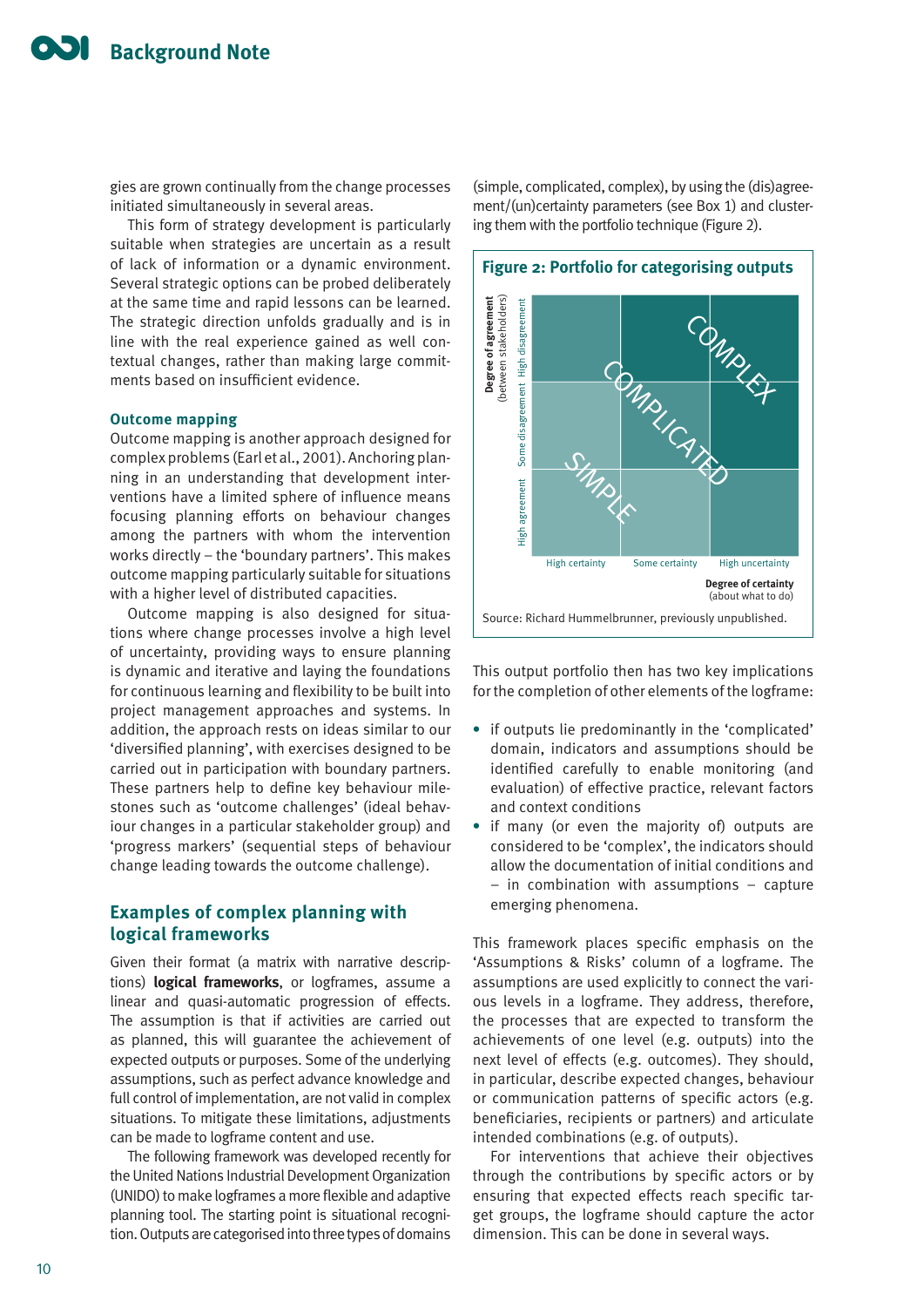- **•** A complementary 'influence matrix' can be used to show the intended linkages between effects (e.g. outputs) and actors (either as contributors or beneficiaries), which also allows the capture of multiple relationships.
- **•** Each level of a logframe can be associated with various actors, who are expected to collaborate for their achievement. Their relationships can be shown at each level and also across levels (e.g. by using social network analysis). The various time stages are, therefore, complemented by a sequence of actors ('social framework'). The intended pathways for information, resources or material objects between these actors can be defined at the planning stage, which then also clarifies the division of responsibilities across a range of actors.
- **•** For interventions that involve social change processes or where capacity building plays a major role, a fusion of logframe and outcome mapping can be applied. This combines the results-oriented focus of logframes with the process-oriented learning pathways of outcome mapping. Elements of outcome mapping (e.g. outcome challenges or progress markers) can be inserted in the logframe structure to highlight the expected changes in the behaviour of relationships, actions or activities of the people, groups, and organisations with whom an external agent is working directly and seeking to influence.

## **Conclusions**

This paper set out to help practitioners become aware about when they are facing complex situations, to point out which precautions to take, outline some principles to consider when undertaking the task of planning in the face of complexity, and to show that a variety of approaches could be applied in international development. It has highlighted only a few approaches, and in little depth, but interested readers can use it as a spur to explore new planning tools, drawing on the sources for further information given at the end of the paper. We also recommend that the successful application of such tools should be shared more widely and be publicised.

However, improved planning and strategy development in the face of complexity relies on more than awareness and knowledge of tools. There are at least three other barriers and enablers to more appropriate planning practices.

First, there **needs to be a shift in the mindset of key decision-makers** (e.g. donors, programme directors) to cope with uncertainty. Rather than attempting to project an image of certainty and control through detailed planning, they should openly acknowledge

emergence, which is still too often considered a 'taboo' in international development. If not everything can be foreseen, the reluctance to invest in detailed up-front planning is not a failure or a lack of professionalism ('not knowing what to do') but a prudent – and efficient – attitude when faced with limited insights. Decision-makers should instead be more open to adaptive planning approaches that acknowledge limited foresight and that are responsive to contextual changes and adaptive to lessons learned from implementation. This does not necessarily mean a complete break with current practices – many of the approaches or techniques outlined above can be integrated easily into existing programming systems (including logframes).

Second, **measures are needed to alter prevailing incentives and resource allocation**. Less time and resources should be spent on upfront planning and more on processes to monitor and feed back learning from implementation. Deviations from plans should not be seen necessarily as negative as they can provide important information about the implementation reality of an intervention. Unforeseen effects, as well as contradictions or puzzles, can provide useful clues about relevant changes, new challenges or innovative ways to handle a situation, which can help to improve implementation. Forces pushing agency staff towards risk-aversion needs to be tackled, as 'failure' can also be an important trigger for learning. Therefore, integrating a limited and well-calculated amount of risk taking in a plan can, in the end, prove more effective.

Finally, **agency systems and procedures need alteration**, most notably those on financial planning and accountability. As a rule of thumb, a more flexible approach in planning should also be complemented by more flexibility in financial planning and budgeting. This is also in line with a core lesson from experience on performance-based management: those who are expected to manage for outcomes must be given the autonomy to do so, including flexibility on activities, resources and outcomes. Without this autonomy, they can only be expected to manage for activities or outputs. In terms of quality control, this means that decision-makers should clarify where they want to place more emphasis: on 'quality at entry', via detailed 'logical' planning, or on 'quality at exit' by providing tools and incentives that allow effective management for development results.

Written by Harry Jones, ODI Research Fellow (h.jones@odi.org.uk) and Richard Hummelbrunner, (Senior Associate of OEAR Regionalberatung (hummelbrunner@oear.at). The authors are grateful to Ricardo Wilson-Grau for his invaluable peer review, and to John Young and Bob Williams for their useful comments and suggestions.